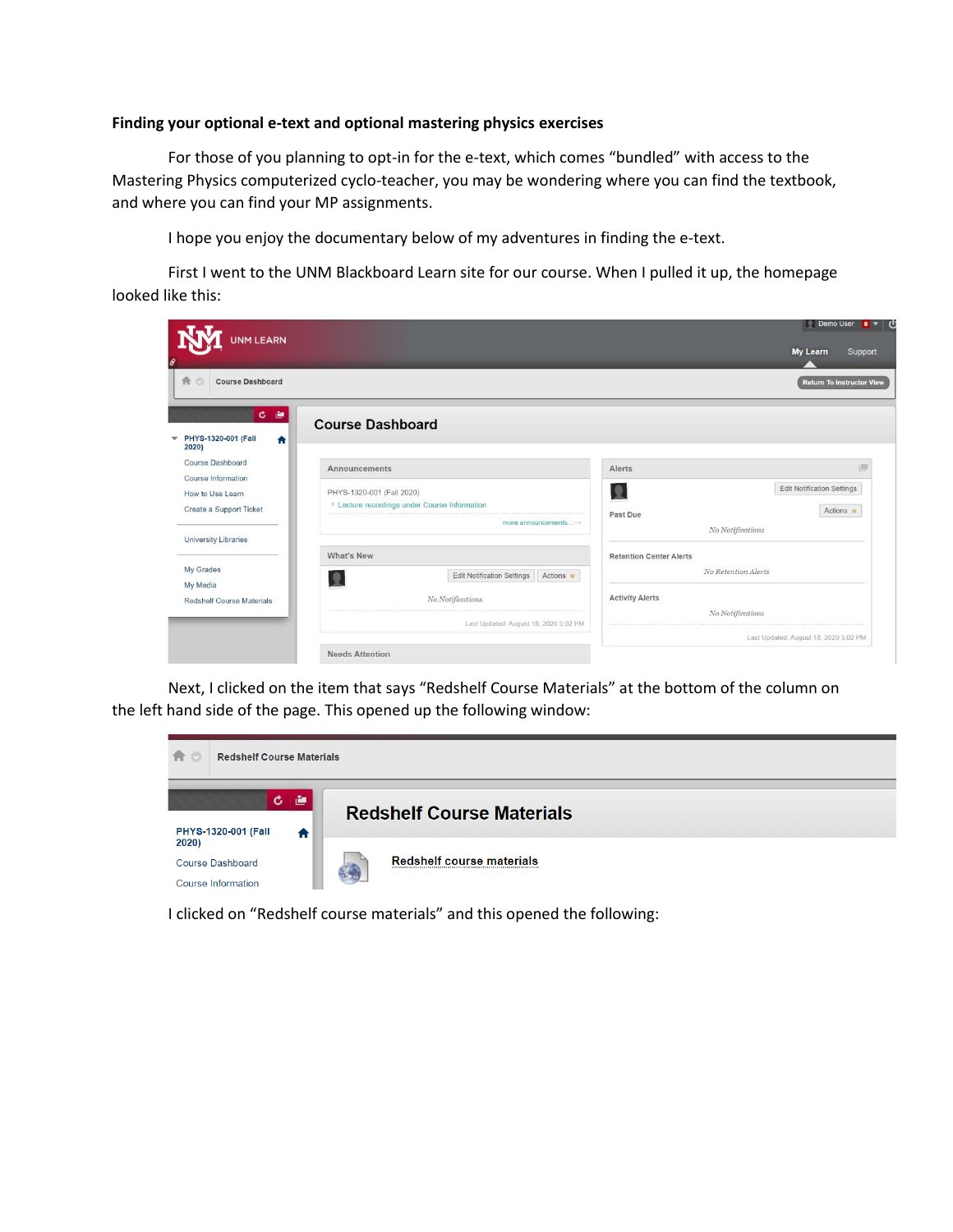| <b>JNM LEARN</b>              |                                             |                   |                |                                                                                                                                                                                                                                                       |             | David Dunlap    | 7 <sub>7</sub>                   |
|-------------------------------|---------------------------------------------|-------------------|----------------|-------------------------------------------------------------------------------------------------------------------------------------------------------------------------------------------------------------------------------------------------------|-------------|-----------------|----------------------------------|
|                               |                                             |                   |                |                                                                                                                                                                                                                                                       |             | <b>My Learn</b> | Support                          |
| 合口<br><b>Course Dashboard</b> |                                             |                   |                |                                                                                                                                                                                                                                                       |             |                 | <b>Return To Instructor View</b> |
| NМ<br><b>BOOKSTORES</b>       |                                             |                   |                | Q Search                                                                                                                                                                                                                                              | $\Box$ Cart | 2 Help          | & David                          |
|                               |                                             |                   | My Courses     |                                                                                                                                                                                                                                                       |             |                 |                                  |
|                               |                                             |                   |                | RedShelf recommends using the latest version of modern browsers (Chrome, Safari,<br>Firefox, Edge) available on your device for the best eReading experience. For more<br>information on recommended software and hardware, check out RedShelf Solve. |             |                 |                                  |
|                               | PHYS 1320 001 CRN: 63958                    |                   |                |                                                                                                                                                                                                                                                       | (2)         |                 | Need help? Click here!           |
|                               | P Pearson                                   | Textbooks         | $\overline{2}$ | This course has 2 required titles.<br><b>View Course Materials</b>                                                                                                                                                                                    |             |                 |                                  |
|                               | <b>MyLab</b><br>ළ<br><b>Mastering</b><br>M. | Total<br>Students | 121            |                                                                                                                                                                                                                                                       |             |                 |                                  |

I clicked on the green button saying "View course materials", and this opened a window looking like this:



If the course ends before vour course materials expire, you will not lose access to your course materials.

I realized that I should not click on "launch publisher's website". I scrolled down to the next page below this image: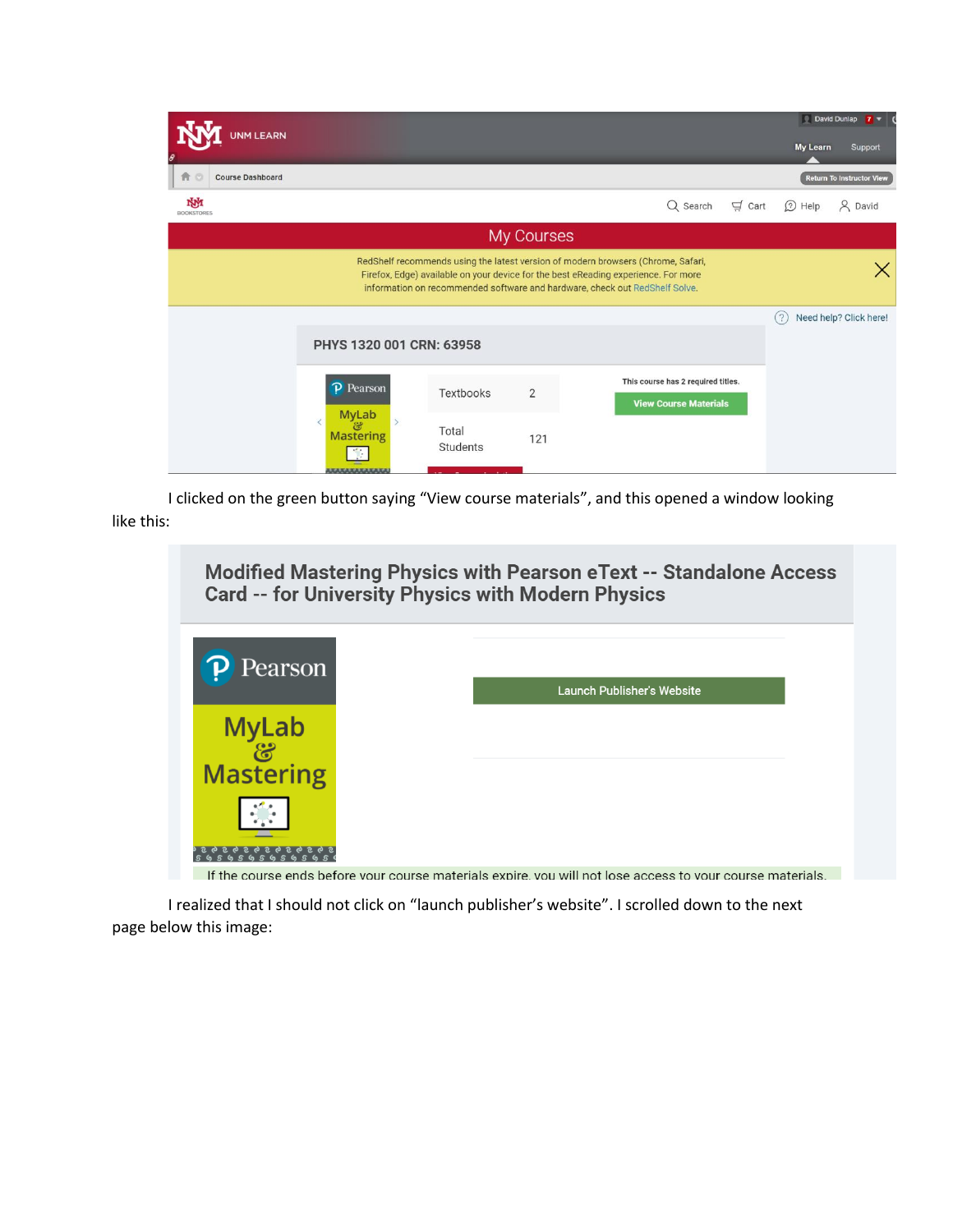

If the course ends before your course materials expire, you will not lose access to your course materials. Visit unm.redshelf.com, log in with your campus email address, and select "My Shelf" from the user menu to access your course materials.

## **University Physics with Modern Physics (Subscription)**



I clicked on "start reading", and brought up the textbook:

|                        | INCIDUITE IN UEN SHEIL CHEQUE!<br>Just getting started? Head over to our partner support page for a guide on the basics.                                                                                                                                                             |                                         |               |     | $\times$ |
|------------------------|--------------------------------------------------------------------------------------------------------------------------------------------------------------------------------------------------------------------------------------------------------------------------------------|-----------------------------------------|---------------|-----|----------|
| ≣<br>Fron <sup>®</sup> | <b>SEARS &amp; ZEMANSKY'S</b><br>If the course a double and a line of the course materials.<br>Visit unmiredshelf.com, log in with your campus email address, and select "My Shelf" from the user menu to<br>PedesYorSoftemaryais<br><b>WITH MODERN PHYSICS</b><br>FIFTEENTH EDITION | $\overline{\mathcal{A}}$<br>$\mathbb K$ | $\mathcal{L}$ | (0) | ooo      |
|                        | University Physics with Modern Physics (St. Kenntion)<br>Lifetime Access<br><b>LINEVERSITY</b><br>University Physics with Modern Physics<br><b>ENSIGS</b><br>(Subscription)                                                                                                          |                                         |               |     |          |

Next, I decided to try some Mastering Physics problems for practice. I back-tracked to this page,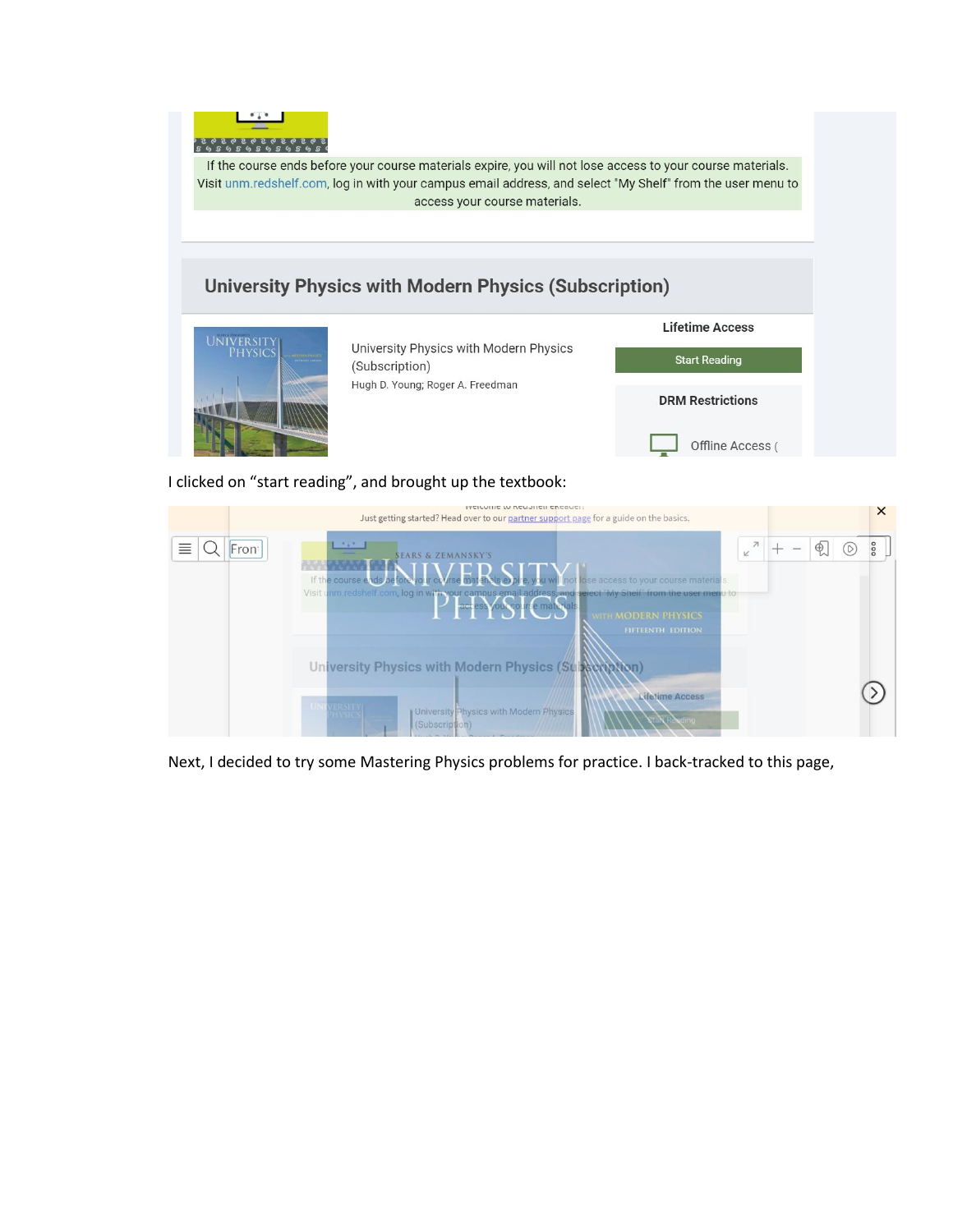Modified Mastering Physics with Pearson eText -- Standalone Access **Card -- for University Physics with Modern Physics** 



If the course ends before vour course materials expire, you will not lose access to vour course materials.

Then I clicked on "Launch publisher's website":



Then I clicked on "Open MyLab & Mastering"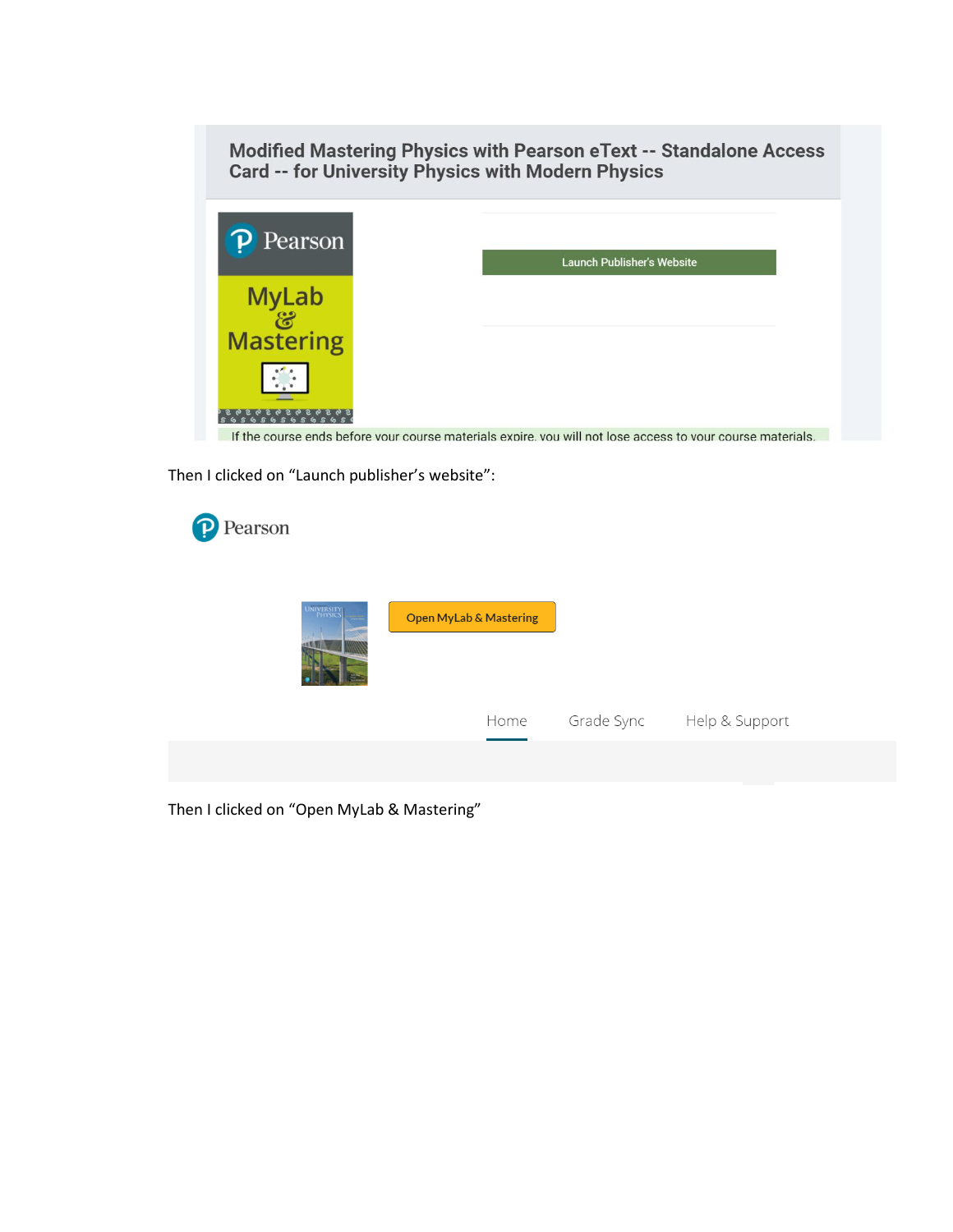| <b>Mastering Physics</b>             | Course Home                       |                                                  |             |                                          |                   |  |
|--------------------------------------|-----------------------------------|--------------------------------------------------|-------------|------------------------------------------|-------------------|--|
| <b>My Courses</b><br>Ø               |                                   |                                                  |             |                                          |                   |  |
| <b>Manage Course</b><br>℅            | ?                                 | Ö                                                |             | ₩                                        |                   |  |
| <b>Course Home</b>                   | Learn more about                  | Check your                                       | Create your | <b>Schedule</b>                          | Get your students |  |
| <b>Syllabus</b>                      | Mastering                         | <b>Gradebook Settings</b><br>and Course Settings | Assignments | <b>Assignments</b>                       | started           |  |
| <b>Scores</b>                        |                                   |                                                  |             |                                          |                   |  |
| <b>Pearson eText</b>                 | ▼ Assignments                     |                                                  |             |                                          |                   |  |
| <b>Study Area</b>                    |                                   | Recently Due                                     |             | Due Next                                 |                   |  |
| <b>Document Sharing</b>              |                                   |                                                  |             | <b>Introduction to Mastering Physics</b> |                   |  |
| <b>User Settings</b>                 |                                   |                                                  |             | Due in 131 days Sun 12/27/20 11:59 PM    |                   |  |
| <b>Course Tools</b><br>$\mathcal{E}$ | help keep your students on track. | Learn more about Scheduled readings to           |             | Avg Score   Students Completed           |                   |  |
| <b>Instructor Resources</b><br>℅     |                                   |                                                  |             | 0%                                       | 1/19              |  |

The "Mastering Physics" course is accessed by clicking on the window in the lower right. I found that I can use the > to choose among three "courses".

|     |                         | Due Next                               |  |
|-----|-------------------------|----------------------------------------|--|
|     | <b>• Physics Primer</b> |                                        |  |
|     |                         | Due in 131 days Sun 12/27/20 11:59 PM  |  |
|     |                         | Avg Score   Students Completed         |  |
|     | $0\%$                   | 0/18                                   |  |
|     |                         |                                        |  |
|     |                         |                                        |  |
|     |                         | $\bullet$<br>$\blacksquare$            |  |
| and |                         |                                        |  |
|     |                         | Due Next                               |  |
|     |                         |                                        |  |
|     |                         | ● Practice for Physics 1320 Fall 2     |  |
|     |                         | Due in 135 days  Thu 12/31/20 12:00 AM |  |
|     |                         | Avg Score   Students Completed         |  |
|     | $0\%$                   | 0/18                                   |  |
|     |                         |                                        |  |
|     |                         |                                        |  |
|     |                         | $\sim$ $\sim$<br>$\sim$                |  |

Your teacher (me) put together the assignment "Practice for Physics 1320" by selecting various problems in the set of options. I selected various MP questions available in Chapters 17 and 18. In doing